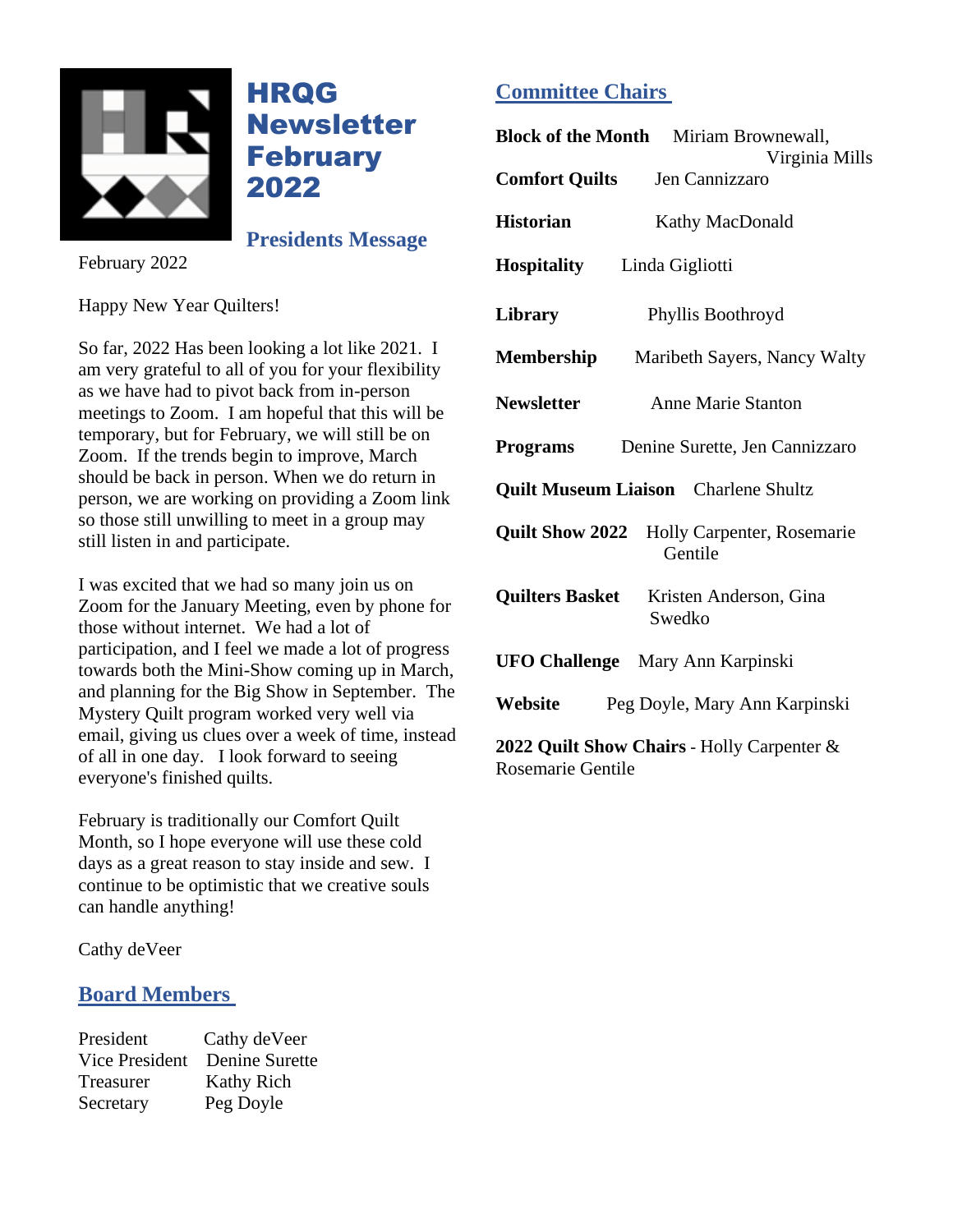

## **Quilters Getaway 2022 Getaway**

**When: April 21 – 24, 2022**

### **Where: Holiday Inn Express &Suites Sturbridge**

April 21-24 is our Getaway Weekend. As of now we are full and there's a wait list. I anticipate at least a few more cancellations once weddings etc., start getting rescheduled. A refund list has just been given to the treasurer for those who recently cancelled. Due to Covid we are capping the number at 56 so each person has their own table. At this time we are at 56 participants. Please notify me if you are not going as we have a wait list - even if it's the day before! If you have questions you can contact me at [derefi@comcast.net.](mailto:derefi@comcast.net)

As we get nearer to April I will be sending info on shops and restaurants in the area. I am hopeful that we will be able to have a great weekend without Covid restrictions!

Enjoy the rest of the winter!

-Denise



# **Program Committee Announcements**

**Due to the COVID increase, our programs have been severely compromised this year! January saw our Mystery Quilt on line, and Comfort Quilts will be done in the comfort of your own home!** 

**More to come, and bring on spring!!**

# **Guild Website**

Check it out!! Our website definitely needed some new eyes and Peg Doyle has them!! If you have anything you want to see on the website please email Peg at [peg@pegdoyle.com.](mailto:peg@pegdoyle.com)

Note from Peg:

I am thrilled to help HRQG! Just a reminder to get your photos or text or any ideas for the website to me!



# **Hospitality\*New Members needed…just not yet!!**

We had a great plan for this year, but COVID have thrown a wrench into the works!

There will be refreshments at the March meeting where we will be meeting "in person ". If you would like to share something that can be handled easily (fruits like oranges, apples, grapes),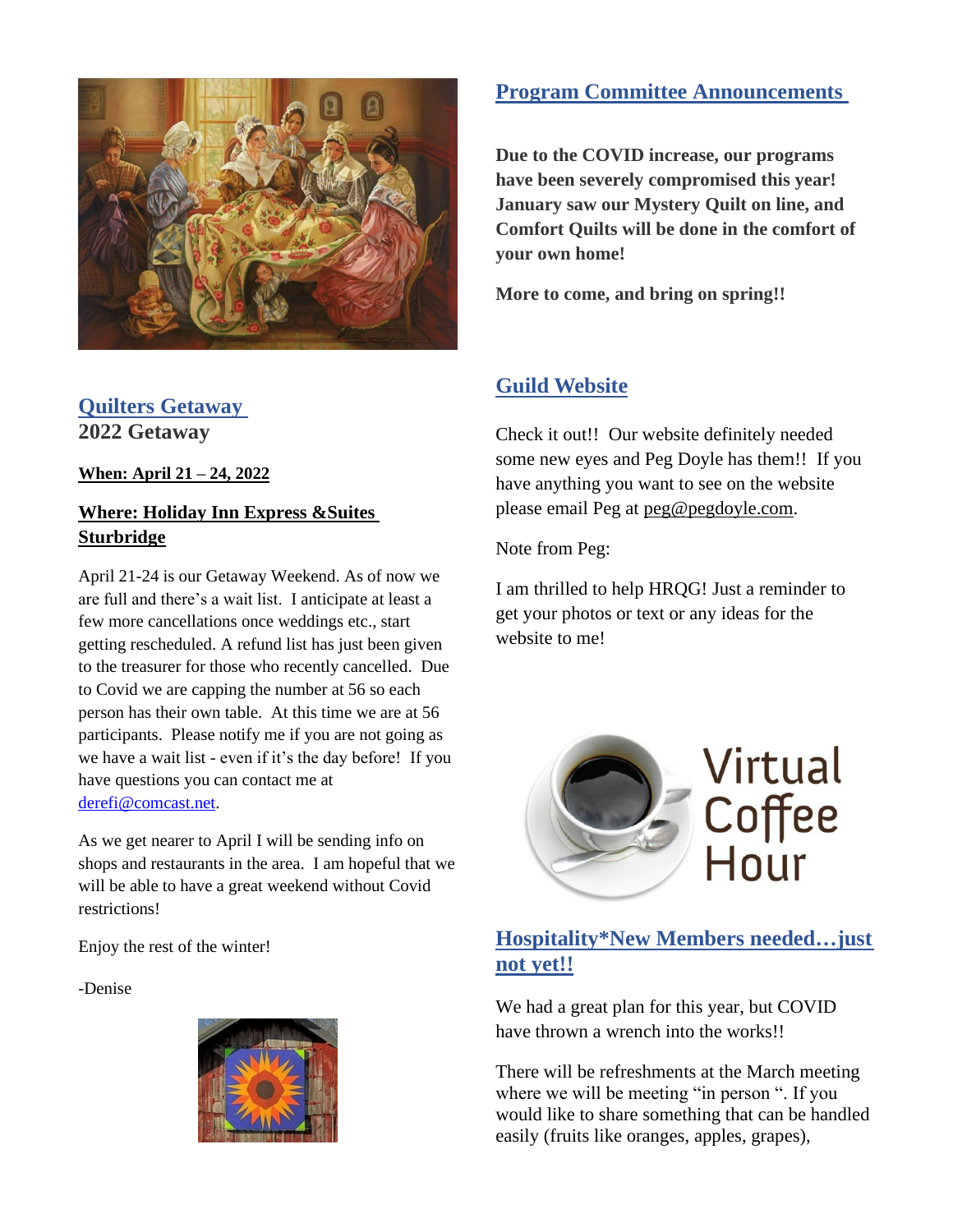cookies, crackers/cheese, cupcakes etc., we will have coffee, water, soda and juices available. Anyone who would like to help with hospitality, please email Linda Gigliotti at [noveltie@aol.com](mailto:noveltie@aol.com) Thanks⛄️

## **Sunshine Committee**

To help out Denine since she is both the guild VP and Program co-chair, Mary Ann Karpinski will fill in as Sunshine Chair for the upcoming guild year. If you know of anyone that has had a loss or needs a pick me up by receiving cards from guild members, please contact Mary Ann at [maktjk9@aol.com](mailto:maktjk9@aol.com) or 508-747-0629.

### **From The Comfort Quilts Committee**

Comfort Quilts Update:

Thanks so much to everyone who has taken kits and donated quilts to Comfort Quilts. These quilts are beautiful - I think they get better every time you drop them off.

Please work on your quilts at home this month, and we hope to collect them at our March meeting!!

 $\sim$  Jen

### **Block of the Month**



Save up those blocks and we will collect January and February blocks in March!



# **From the Quilter's Basket Raffle:**

If you have any suggestions or a wish list of items you would like to see please let us know. We have some pretty exciting baskets planned for this year (even if the year isn't cooperating!). We can't wait to see you all soonand hope that everyone participates in this exciting monthly fundraiser!!!

Best,

Kristen Anderson and Gina Szwedko



#### **Newsletter Submissions**

 Please send articles, news, favorite quilt websites, tips, and other quilt related items for the newsletter to:

Anne Marie Stanton at 19 Washington Street, Pembroke MA 02359 or to: amisha123@aol.com Deadline for submissions for the May edition will be April 25, 2022.

**Remember, committee chairs, to send in updates. And the newsletter is for all of us, so please, contribute!!**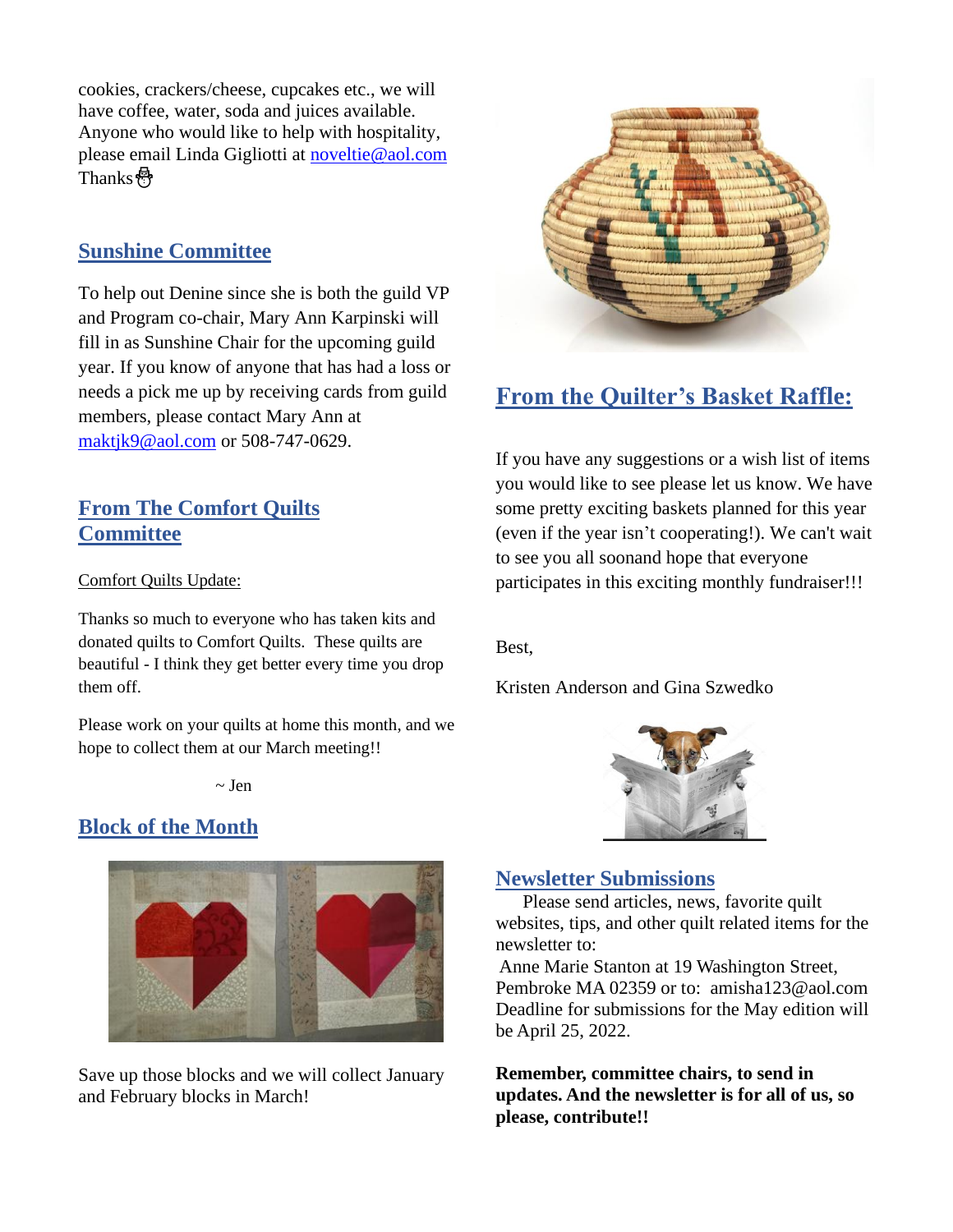## **Guild Meetings**

#### **The Guild meeting dates 2021 - 2022!!**

All meetings begin at 9:30, and are held at: United Hill Methodist Church 11 Church Street, Norwell MA In the Church Hall (follow the fabric)…or on  $Zoom.$   $\odot$ 

**February 5, 2022 March 5, 2022 April 2, 2022 May 14, 2022 (second Saturday due to the church plant sale) June 4, 2022**

If you have any questions about the guild feel free to contact Mary Ann Karpinski [\(maktjk9@aol.com](mailto:maktjk9@aol.com) or 508-747-0629) or Cathy deVeer [\(cathydeveer@gmail.com](mailto:cathydeveer@gmail.com) or 781-982-0653).

#### *And a note from the Board about the meetings:*

**Please Carpool if Possible! (still important!)**

Have you arrived at a guild meeting only to find there are no parking spaces or you have to squeeze in to a small parking space or park on the road in a precarious spot? With our guild growing and the dance classes going on downstairs at the same time as our meetings, we have found that parking for guild meetings is at a premium. Have you thought about carpooling? Carpooling is a more environmentally friendly and sustainable way to travel as sharing journeys reduces air pollution, carbon emissions and traffic congestion on the roads and allows more guild members to attend our meetings without having to turn around and go home because there was no place for them to park. It's also a great way to get to know other guild members. Some suggestions are: find another guild member in your town and ride together or how about meeting in one of the large parking lots in the area and leave one or more cars there and come to the meeting in just one car to save space. Please consider carpooling…when we final get into our cars again!!! We'd appreciate it. Thanks.



# **Currently at the New England Quilt Museum…**

The museum has reopened with 4 new exhibits. The first 3 will be opened until April  $9<sup>th</sup>$ , with the  $4<sup>th</sup>$ collection from the museum open until April  $23<sup>rd</sup>$ .

FOR THE LOVE OF GAIA is sponsored by equilter.com. It celebrates the Greek goddess of the Earth and Mother of all life. It has 13 award-winning quilts that celebrate Gaia during the pandemic.

FLYING HIGH OUR FINE FEATHERED FRIENDS are original designs depicting birds in a variety of setting.



The Mute Swan, 2019 - Sandra Mollon · Valley Springs, California

BARB VEDDER: MY LIFE IN QUILTS shows Barb's 30 years of quilting. Showing a wide range of reproductions to whimsical quilts should be quite enjoyable.

SELECTIONS FROM THE NEQM all contain tree motifs from the 19<sup>th</sup> century to date.

The museum is open Tuesday -Saturday 10-4.

Charlene Schultz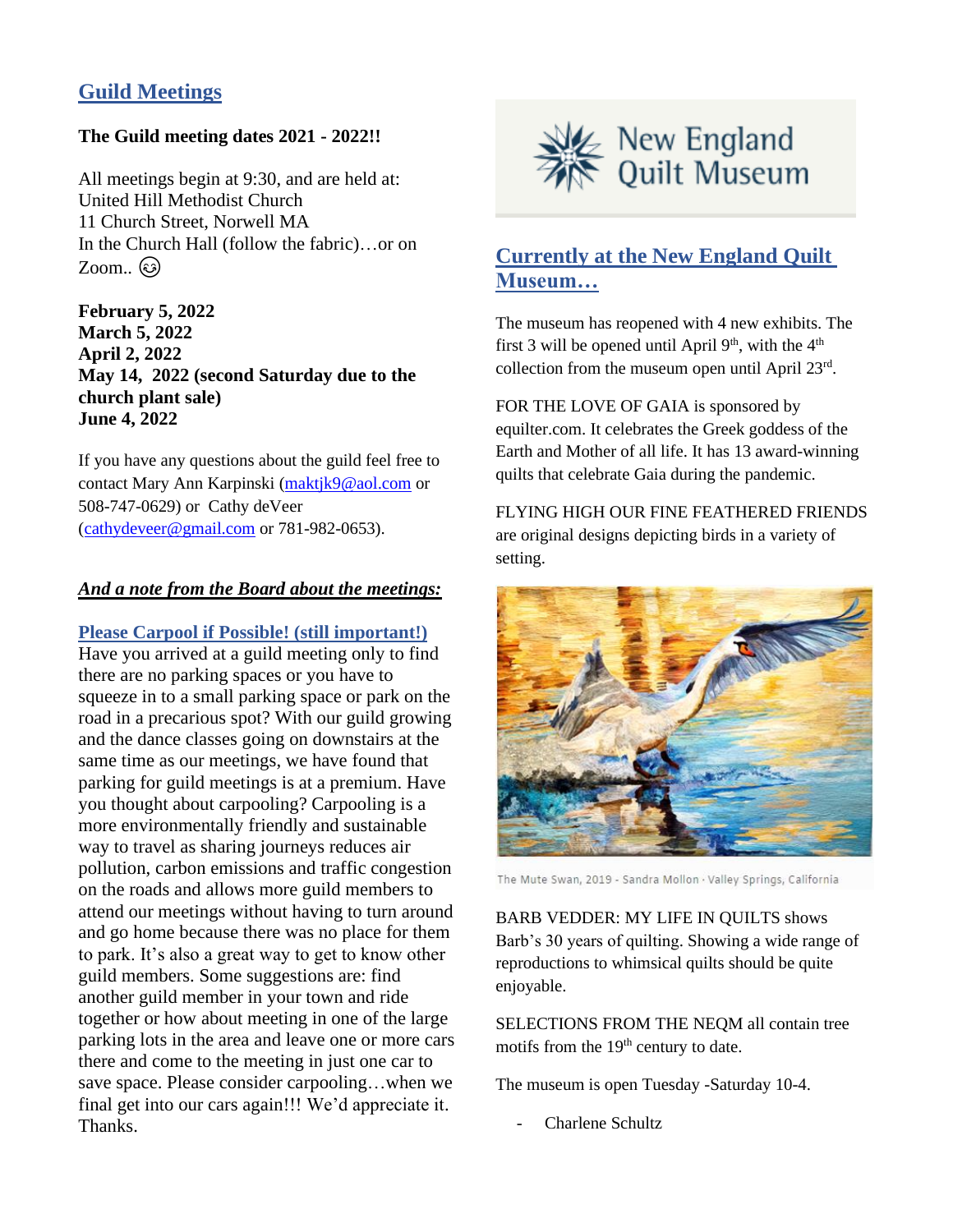### **HRQG- 2022 Quilt Show News**

Planning is well underway our quilt show 'With These Hands 2022' .

We are finalizing arrangements with the Boys and Girls Club of Marshfield. The dates are Sept 24th & 25th, 2022. Our feature quilter is Nancy Robertson.

Here are some FYI items. We are printing all new show flyers, bookmarks, and raffle tickets. All raffle tickets that have been sold are valid and will be added to the 2022 raffle, and new booklets of tickets will be given out this month. There will be a signup sheet for the Quilt show committee. Please feel free to sign up. We would love to have you! Happy Quilting. Holly Carpenter and Rosemarie Gentile

### **Quilt Show Vendors**

Rosemarie just reminded me today that I said I'd do vendors for 2020…. So now I'll try to get some for 2022 instead. If anyone has new ideas for vendors (since times have changed), please let me know!!I will contact the list I had last time and it's ok if people suggest the same ones. Some may be out of business by now! Thanks! ~ Nancy Robertson



# **Quilt Show Silent Auction**

Time to start thinking.....!

- Joy Lavery

#### **From our members…**

The attached photos are two quilts I made from Pat Sloan's book Quilt Sampler II. Pat's book offered 100 blocks designed by contributing quilt artists. I made 98 blocks and divided them into 2 throw quilts for the twin beds in my guest room.





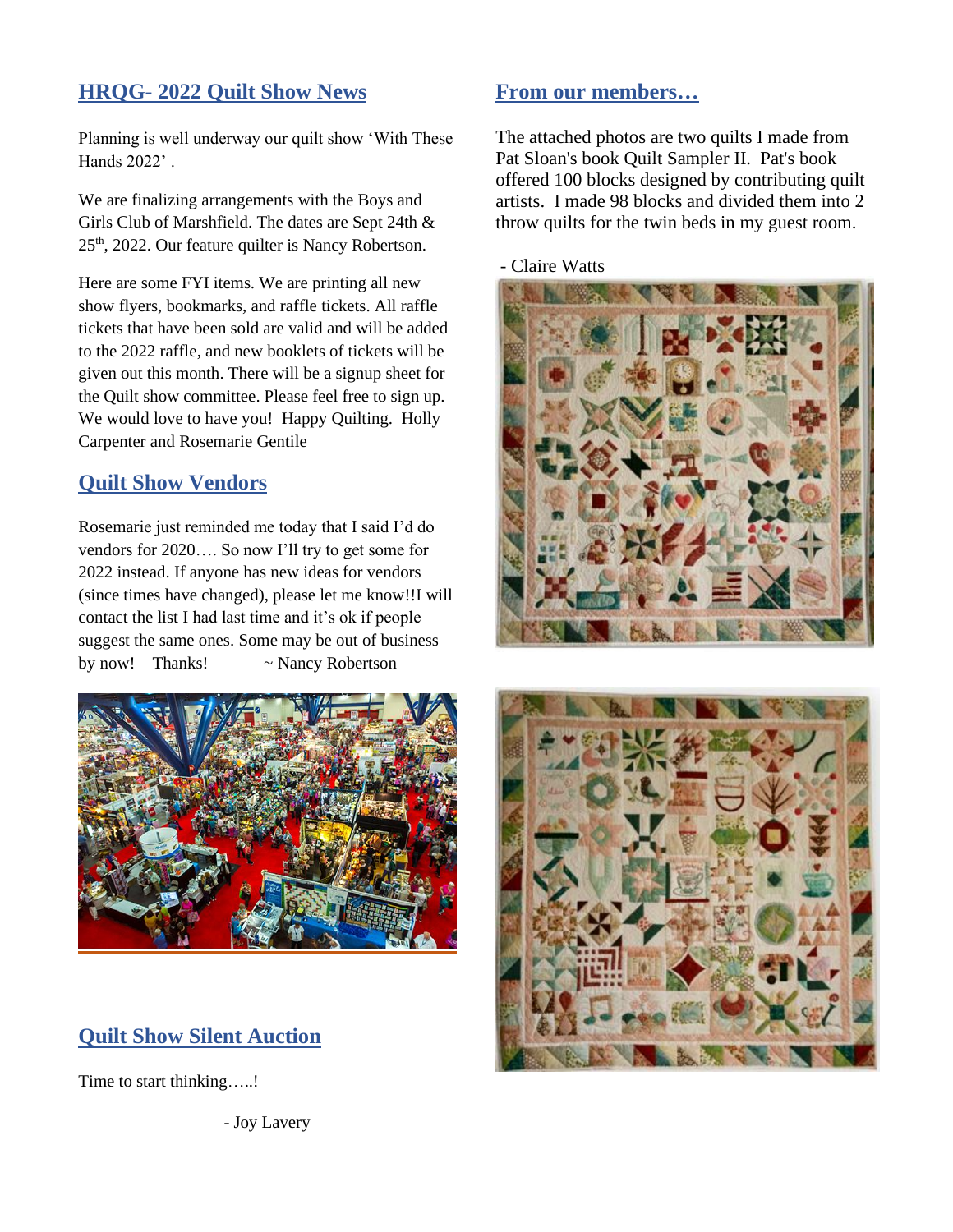#### **What's on my Design Wall??**



**From Pat O'Leary**

# **Pearls from Christine M.**

DIETING IN 2022?

a few friendly suggestions.....

--jumping to conclusions is not a form of exercise --"extra fries" only rhymes with exercise--it actually means extra thighs

--although white chocolate is lighter in color than dark chocolate, it still has calories

--a balanced diet doesn't mean a cupcake in each hand

--stop bragging about being able to wear last winter's clothes---it's a scarf!

just saying.....

- Christine Moriarty

**Coming up….**

# **New England Quilt Expo LLC**

**Expo & Vendor Hours April 8th & 9th - 10am to 6pm, April 10th - 10am to 3pm**

**Classes on April 7th to 10th, 9am to 8pm**

Sponsored by Handi Quilter, Bits n Pieces Quilt Shop, and Superior Thread

Expo & Vendors are located in the Best Western Plus Portsmouth and Suites, Interstate Traffic Circle, 580 US-1, Portsmouth, NH [Phone:](https://www.google.com/search?rlz=1C1CHBF_enUS910US911&q=best+western+plus+portsmouth+hotel+and+suites+phone&ludocid=12841303888157356690&sa=X&ved=2ahUKEwia_4nQ6Lb1AhVnUt8KHfrlBNoQ6BN6BAgYEAI) [\(603\)](https://www.google.com/search?gs_ssp=eJzj4tZP1zcsKUhKjjdKMmC0UjWosLBMNUpKMzdJMTJITLEwTrIyqEgyMjY1t0yxTDQyNzM2sjTykkpKLS5RKAcSqUV5CgX5RSXFufmlJRkKeRkAq8MY4w&q=best+western+portsmouth+nh&rlz=1C1CHBF_enUS910US911&oq=best+western+port&aqs=chrome.1.0i355i512j46i175i199i512j69i57j46i175i199i512j0i512j46i175i199i512l3j0i512j46i175i199i512.10792j0j15&sourceid=chrome&ie=UTF-8)  [436-7600](https://www.google.com/search?gs_ssp=eJzj4tZP1zcsKUhKjjdKMmC0UjWosLBMNUpKMzdJMTJITLEwTrIyqEgyMjY1t0yxTDQyNzM2sjTykkpKLS5RKAcSqUV5CgX5RSXFufmlJRkKeRkAq8MY4w&q=best+western+portsmouth+nh&rlz=1C1CHBF_enUS910US911&oq=best+western+port&aqs=chrome.1.0i355i512j46i175i199i512j69i57j46i175i199i512j0i512j46i175i199i512l3j0i512j46i175i199i512.10792j0j15&sourceid=chrome&ie=UTF-8)

<https://bnpquilts.com/collections/neqe-2022>

from Pat O'Leary

# **From our Historian:**

Did You Know?

Did you know that our guild's first charity (comfort) quilts were made thirty years ago?

On February 1, 1992, after the guild's business meeting, 50 guild members participated in making quilts using fabric purchased from Tumbleweeds in Pembroke. (Unfortunately, the Pembroke fabric shop is no longer there.) Guild members were divided into ten groups, and each group worked to make a "rail fence" quilt.

Now, our guild offers comfort-quilt kits. You can choose the pattern you'd like to make. It's a great way to practice piecing or machine quilting.

Kathy MacDonald

Guild Historian

At this point, I have ordered so much stuff, I don't even know what's happening anymore. If UPS shows up with a llama tomorrow, it is what it is